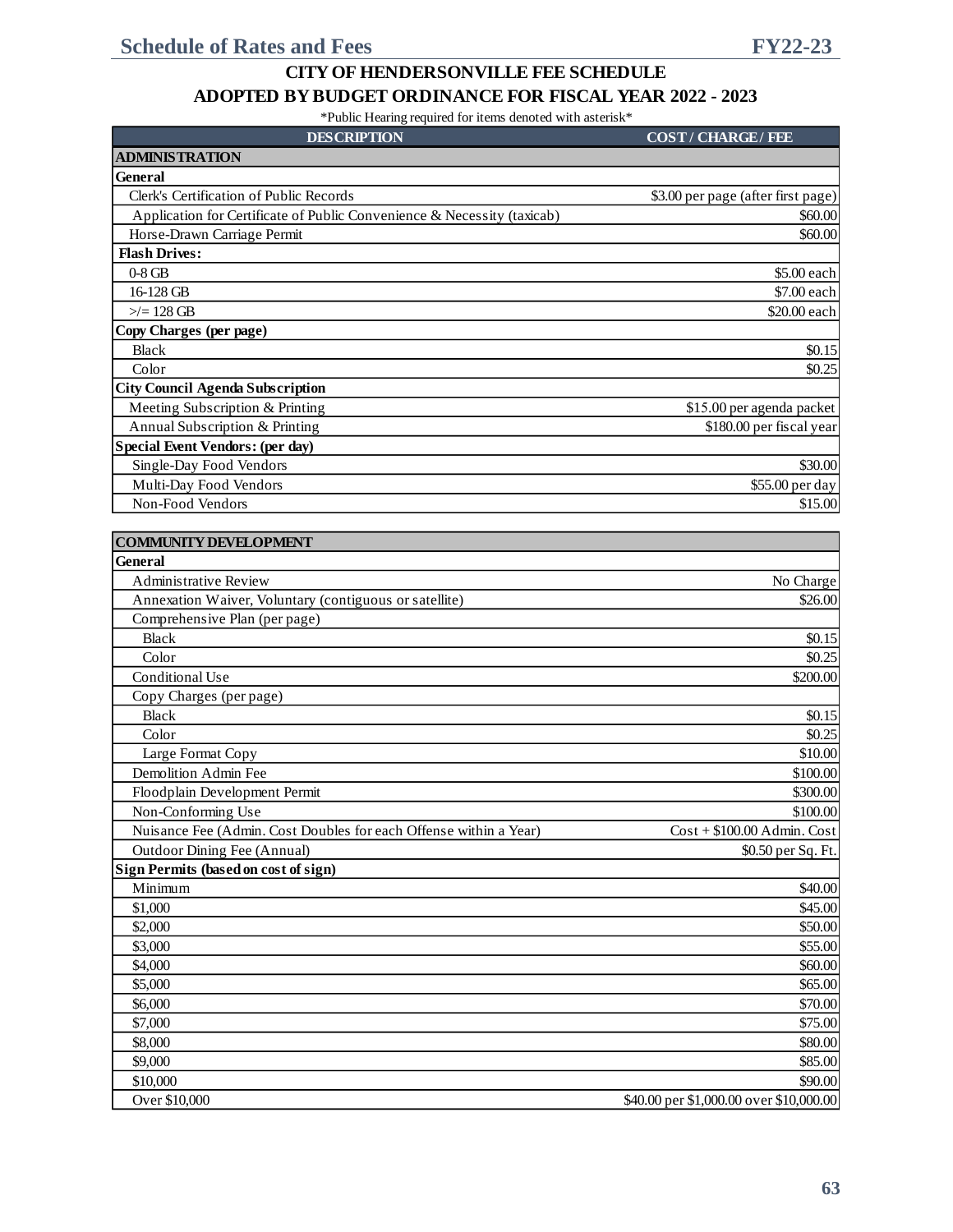#### **ADOPTED BY BUDGET ORDINANCE FOR FISCAL YEAR 2022 - 2023**

| <b>DESCRIPTION</b>                                                                                                | <b>COST/CHARGE/FEE</b>              |
|-------------------------------------------------------------------------------------------------------------------|-------------------------------------|
| <b>Site Plan Reviews &amp; Amendments</b>                                                                         |                                     |
| Commercial. Industrial or Institutional                                                                           |                                     |
| 5,000 - 19,999 square feet in floor area                                                                          | \$300.00                            |
| 20,000 - 50,000 square feet in floor area                                                                         | \$450.00                            |
| Minor Planned Residential Developments                                                                            |                                     |
| 3 - 10 dwellings                                                                                                  | \$300.00                            |
| $11 - 50$ dwellings                                                                                               | \$450.00                            |
| Conditional Use Reviews & Amendments                                                                              | \$100.00 per acre, \$500.00 minimum |
| Street Closing Petition (\$1,000 deposit)                                                                         | <b>Actual Cost</b>                  |
| Subdivision Ordinance (per page)                                                                                  | \$0.15                              |
| <b>Subdivision Plats</b>                                                                                          | $$20.00$ per lot                    |
| Telecommunications Towers, Antennas and Equipment                                                                 |                                     |
| Basic Permit (C-3, I-1)                                                                                           | \$450.00                            |
| Special Use Permit <sup>1</sup>                                                                                   | \$2,500.00                          |
| Small Wireless Facilities (first 5 facilities)                                                                    | \$100.00 each                       |
| Additional small wireless facilities on the same application                                                      | \$50.00 each                        |
| Temporary Use Permit                                                                                              | \$60.00                             |
| Traffic Impact Analysis Study                                                                                     | \$1,000.00                          |
| Variance                                                                                                          | \$75.00                             |
| Zoning Map                                                                                                        | \$5.00                              |
| Zoning Ordinance (per page)                                                                                       | \$0.15                              |
| Zoning Ordinance Map Amendment (Legislative Rezoning)                                                             |                                     |
| Commercial or Industrial                                                                                          | \$275.00                            |
| Residential $<$ 3 acres                                                                                           | \$175.00                            |
| Residental > 3 acres                                                                                              | \$225.00                            |
| Zoning Ordinance Text Amendments                                                                                  | \$175.00                            |
| Zoning Permit                                                                                                     | \$50.00                             |
| Note 1: Applicable only to applications required to meet the additional standards contained in Section 16-4-23.4. |                                     |
| Fees for towers proposed for siting in PCD or PID district are included in the fee for conditional use review.    |                                     |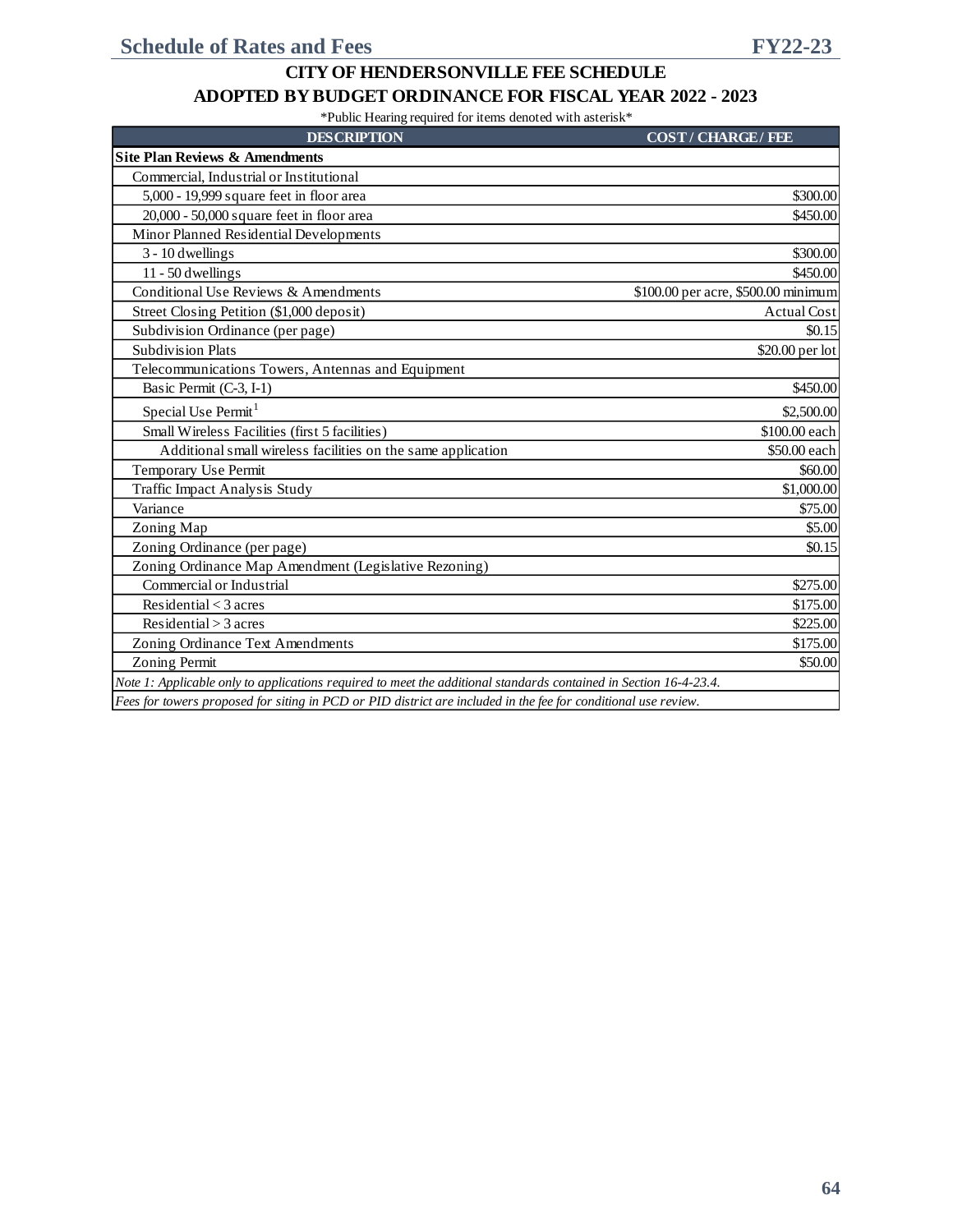| <b>DESCRIPTION</b>                                                           | <b>COST/CHARGE/FEE</b> |
|------------------------------------------------------------------------------|------------------------|
| <b>FIRE DEPARTMENT</b>                                                       |                        |
| <b>General</b>                                                               |                        |
| Illegal Burn Fee                                                             | \$100.00               |
| <b>Operational Permits</b>                                                   |                        |
| ABC License Fee                                                              | \$50.00                |
| <b>Amusement Buildings</b>                                                   | \$50.00                |
| Carnival and Fairs                                                           | \$50.00                |
| Combustible dust-producing operations                                        | \$100.00               |
| Covered and Open Mall Buildings                                              | \$50.00                |
| Exhibits and trade shows (per event)                                         | \$50.00                |
| Explosives                                                                   | \$100.00               |
| Flammable and Combustible Liquids                                            | \$100.00               |
| Fumigation and thermal insecticide fogging                                   | \$100.00               |
| Liquid or gas-fueled vehicles or equipment in assembly buildings             | \$100.00               |
| Private Hydrants                                                             | \$50.00                |
| Pyrotechnic special effects material                                         | \$100.00               |
| Spraying and Dipping                                                         | \$100.00               |
| Temporary membrane structures, tents, and canopies (excludes special events) | \$50.00                |
| <b>Construction Permits</b>                                                  |                        |
| Automatic fire extinguishing systems                                         | \$100.00               |
| <b>Battery</b> systems                                                       | \$100.00               |
| Compressed gas                                                               | \$100.00               |
| Cryogenic fluids                                                             | \$100.00               |
| Emergency responder radio coverage system                                    | \$100.00               |
| Fire alarm and detection systems and related equipment                       | \$100.00               |
| Fire pumps and related equipment                                             | \$100.00               |
| Flammable and Combustible liquids                                            | \$100.00               |
| Gates and barricades across fire apparatus access roads                      | \$100.00               |
| Hazardous Materials                                                          | \$100.00               |
| <b>Industrial Ovens</b>                                                      | \$100.00               |
| LP Gas                                                                       | \$100.00               |
| Private fire hydrant                                                         | \$100.00               |
| Smoke control or smoke exhaust systems                                       | \$100.00               |
| Solar photovoltaic power systems                                             | \$100.00               |
| Spraying and Dipping                                                         | \$100.00               |
| Standpipe systems                                                            | \$100.00               |
| Temporary membrane structures, tents, canopies (per site, excludes special   | \$50.00                |
| <b>Construction Plans Review</b>                                             |                        |
| Commercial hood suppression systems                                          | \$100.00               |
| Explosives and fireworks                                                     | \$100.00               |
| Petroleum tanks and appurtenances                                            | \$100.00               |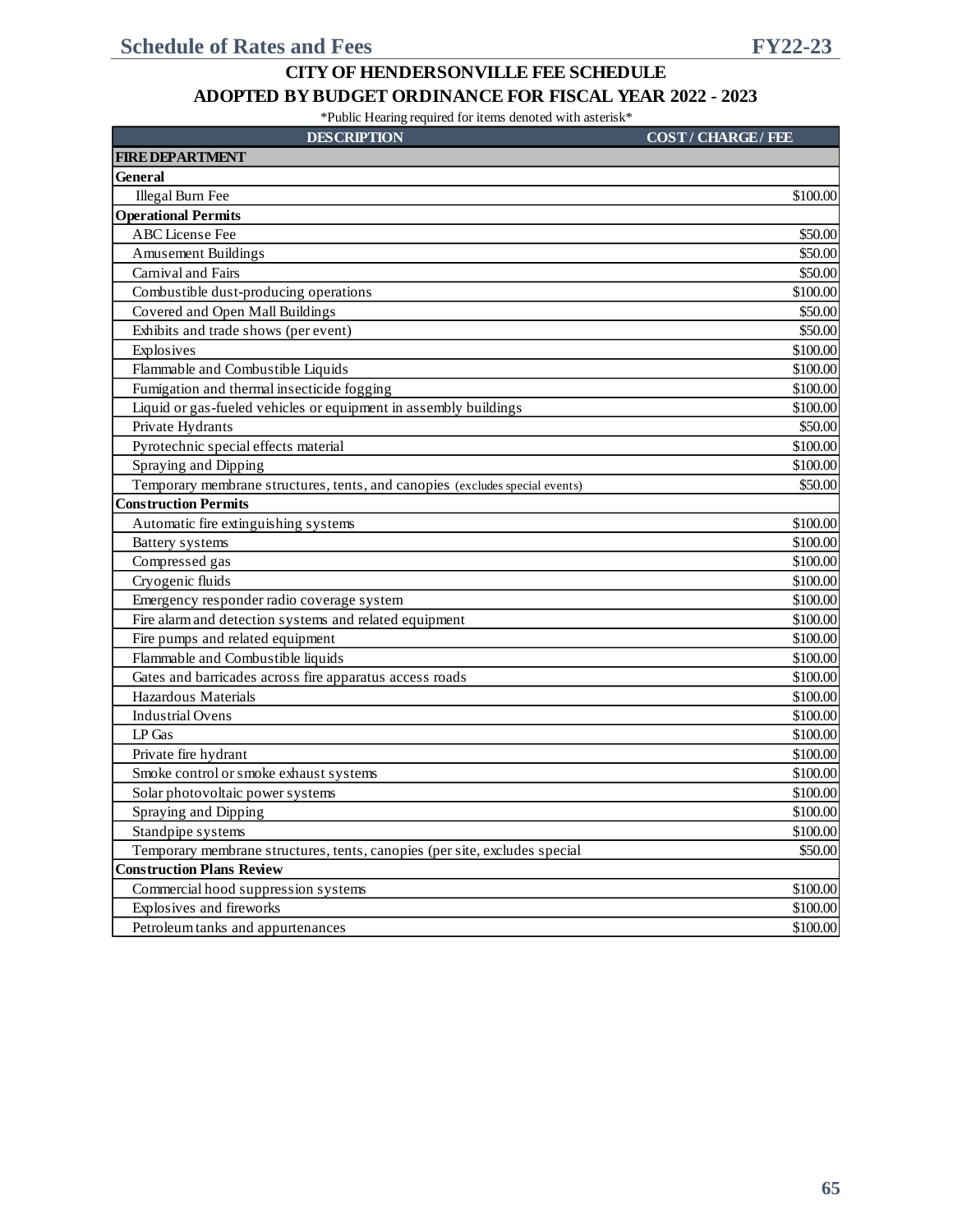#### **ADOPTED BY BUDGET ORDINANCE FOR FISCAL YEAR 2022 - 2023**

| <b>DESCRIPTION</b>                                                                   | <b>COST/CHARGE/FEE</b>    |
|--------------------------------------------------------------------------------------|---------------------------|
| Sprinkler systems, fire alarm systems and Emergency Responder Radio Coverage Systems |                           |
| Minimum up to 1,000 square feet                                                      | \$50.00                   |
| 1,001 - 5,000 square feet                                                            | \$100.00                  |
| 5,001 - 10,000 square feet                                                           | \$150.00                  |
| 10,001 - 25,000 square feet                                                          | \$200.00                  |
| 25,001 - 50,000 square feet                                                          | \$250.00                  |
| 50,001 - 100,000 square feet                                                         | \$300.00                  |
| 100,001 - 200,000 square feet                                                        | \$350.00                  |
| Over 200,000 square feet                                                             | \$400.00                  |
| Work without a permit                                                                | \$250.00                  |
| <b>Fire Inspection Fees</b>                                                          |                           |
| Minimum up to 1,000 square feet                                                      | \$50.00                   |
| 1,001 - 5,000 square feet                                                            | \$100.00                  |
| 5,001 - 10,000 square feet                                                           | \$150.00                  |
| 10,001 - 25,000 square feet                                                          | \$200.00                  |
| 25,001 - 50,000 square feet                                                          | \$250.00                  |
| 50,001 - 100,000 square feet                                                         | \$300.00                  |
| 100,001 - 200,000 square feet                                                        | \$350.00                  |
| Over 200,000 square feet                                                             | \$400.00                  |
| R-2 & S Occupancies (Apartment Complexes, Storage Units, etc.)                       |                           |
| 1-20 Units                                                                           | \$50.00                   |
| 21-50 Units                                                                          | \$100.00                  |
| 51-100 Units                                                                         | \$150.00                  |
| 101-150 Units                                                                        | \$200.00                  |
| 151-200 Units                                                                        | \$250.00                  |
| 201-250 Units                                                                        | \$300.00                  |
| 251-300 Units                                                                        | \$350.00                  |
| Over 300 Units                                                                       | \$400.00                  |
| Re-inspections                                                                       |                           |
| Re-inspection Fee (Follow-up) per re-inspection                                      | \$100.00                  |
| Annual Non-Compliant Inspection Fee                                                  | \$250.00                  |
| <b>Hazardous Material Response Fees</b>                                              |                           |
| Chief Officer - per officer (per hr.)                                                | \$75.00                   |
| Engine Company Response - per engine (per hr.)                                       | \$150.00                  |
| Fire Marshal/Deputy Fire Marshal - per person (per hr.)                              | \$50.00                   |
| Ladder/Truck Response - per ladder/truck (per hr.)                                   | \$200.00                  |
| Materials/Supplies Used                                                              | Actual replacement cost   |
| Off Duty/Call Back Personnel                                                         | Average hourly rate x 1.5 |
| Site Assessment Fee                                                                  | \$50.00                   |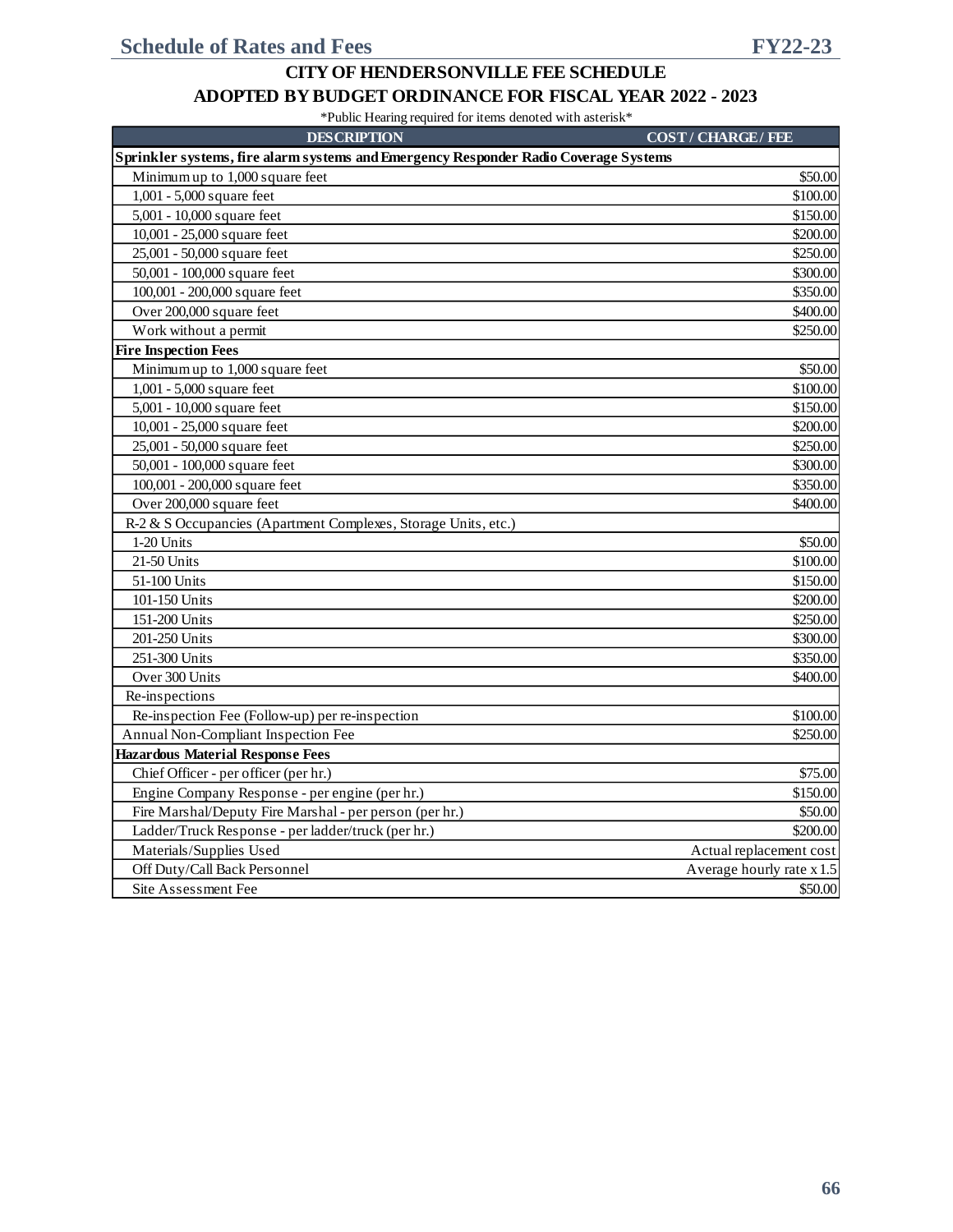\*Public Hearing required for items denoted with asterisk\*

| <b>DESCRIPTION</b>                                                                                                                                 | <b>COST/CHARGE/FEE</b>        |
|----------------------------------------------------------------------------------------------------------------------------------------------------|-------------------------------|
| <b>FINANCE</b>                                                                                                                                     |                               |
| <b>General</b>                                                                                                                                     |                               |
| Beer License - On Premises                                                                                                                         | \$15.00                       |
| Beer License - Off Premises                                                                                                                        | \$5.00                        |
| Carnival Permit                                                                                                                                    | $$100$ /week + \$5 per device |
| Delinquent Account Fee                                                                                                                             | \$40.00                       |
| Returned item fee                                                                                                                                  | \$25.00                       |
| Itinerant Merchant/Peddlers Permit                                                                                                                 | \$100.00                      |
| Utility Application Fee                                                                                                                            | \$10.00                       |
| Motor Vehicle Tag Fee                                                                                                                              | \$15.00                       |
| Wholesale Dealers License - Beer Only                                                                                                              | \$37.50                       |
| Wholesale Dealers License - Wine Only                                                                                                              | \$37.50                       |
| Wholesale Dealers License - Beer & Wine                                                                                                            | \$62.50                       |
| Wine License - On Premises                                                                                                                         | \$15.00                       |
| Wine License - Off Premises                                                                                                                        | \$10.00                       |
| Note In assemblance with $C \subseteq 105, 112, 77$ and $C \subseteq 105, 112, 70$ If a business has multiple locations in one county on oity that |                               |

*Note: In accordance with G.S. 105-113.77 and G.S. 105-113.79 If a business has multiple locations in one county or city, that business will need to obtain separate ABC licenses for each location. City beer and wine taxes must increase by 10% for each additional license of the same type issued to the same taxpayer for use at a separate location. Furthermore, G.S. 105-236 applies penalties for failure to pay for and obtain local beer and wine license taxes. Operating a business without the required privilege license triggers a monthly penalty of 5 % of the applicable privilege license tax, up to a total of 25 %. Failure to pay the required tax triggers a separate 10% penalty. These violations are also Class 1 misdemeanors.*

| <b>POLICE</b>                                    |                               |
|--------------------------------------------------|-------------------------------|
| <b>General</b>                                   |                               |
| Fingerprinting                                   | \$10.00                       |
| Precious Metals Dealer Background Check          | \$75.00                       |
| Precious Metals Dealer Permit                    | \$180.00                      |
| Parking Fees, Fines & Penalties:                 |                               |
| All Other Parking Violations C.O. 50             | \$25.00                       |
| Construction parking permit (per day)            | \$5.00                        |
| Crosswalk                                        | \$25.00                       |
| Fire Lane                                        | \$100.00                      |
| Fire Hydrant                                     | \$100.00                      |
| Habitual Offender (3 Tickets or more in 30 days) | \$100.00                      |
| Handicapped                                      | \$250.00                      |
| Limited Zone (Same Block Parking)                | \$50.00                       |
| Loading Zone/15 minute parking                   | \$25.00                       |
| Monthly Parking Space - G Permit Interior        | \$40.00                       |
| Monthly Parking Space - G Permit Exterior        | \$30.00                       |
| Monthly Parking Space - R Permit Interior        | \$30.00                       |
| Monthly Parking Space - R Permit Exterior        | \$20.00                       |
| Monthly Parking Space - S Permit Interior        | \$20.00                       |
| Monthly Parking Space - S Permit Exterior        | \$10.00                       |
| Overtime/Expired meter                           | \$25.00                       |
| Parking meter (per 1/2 hour)                     | \$0.50                        |
| Penalty after 15 days                            | \$25.00                       |
| Penalty after 30 days additional                 | \$50.00                       |
| Subsequent overtime                              | $$50 + Doubles$ each Overtime |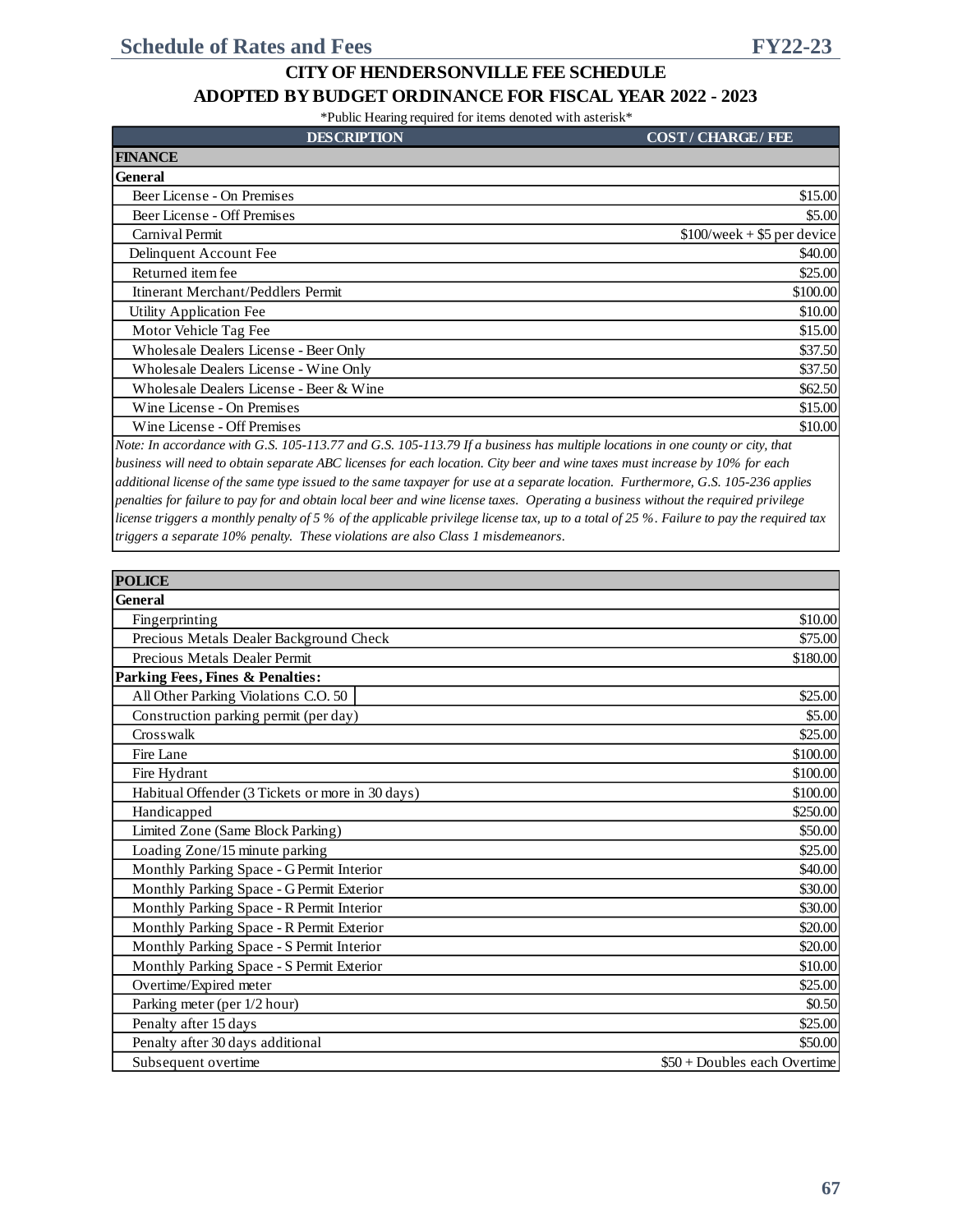### **ADOPTED BY BUDGET ORDINANCE FOR FISCAL YEAR 2022 - 2023**

| <b>DESCRIPTION</b>                                                                                                                 | <b>COST/CHARGE/FEE</b> |
|------------------------------------------------------------------------------------------------------------------------------------|------------------------|
| <b>PUBLIC WORKS</b>                                                                                                                |                        |
| <b>Boyd Park Mini-Golf Admission</b>                                                                                               |                        |
| Adults                                                                                                                             | \$3.00                 |
| Children                                                                                                                           | \$2.00                 |
| Course Rental (half day - with concessions)                                                                                        | \$300.00               |
| Course Rental (half day - without concessions)                                                                                     | \$200.00               |
| <b>General</b>                                                                                                                     |                        |
| Backhoe (per hour)                                                                                                                 | \$125.00               |
| Building Maintenance Fees (per hour)                                                                                               | \$75.00                |
| Bush Hogs/Tractor Mowing (per hour)                                                                                                | \$80.00                |
| Electrical Usage for Special Events - 20 Amps or Less                                                                              | \$25.00 per day        |
| Electrical Usage for Special Events - 21 Amps - 50 Amps                                                                            | \$50.00 per day        |
| Electrical Usage for Special Events - over 50 Amps                                                                                 | \$100.00 per day       |
| Encroachment Permit Fee (asphalt & concrete cuts)                                                                                  | \$100.00               |
| Encroachment Permit Fee (temporary sidewalk and road closure)                                                                      | \$50.00                |
| Fleet Maintenance Fees (per hour)                                                                                                  | \$75.00                |
| Sidearm Mower Rental (per hour)                                                                                                    | \$125.00               |
| Water/Flusher Truck (per load)                                                                                                     | \$100.00               |
| Weed Eater/Hedge Trimmer (per hour)                                                                                                | \$40.00                |
| Asphalt Curb Installation - per linear foot                                                                                        | \$15.00                |
| <b>Oakdale Cemetery</b>                                                                                                            |                        |
| City Resident (per grave space)                                                                                                    | \$500.00               |
| Out of City Resident (per grave space)                                                                                             | \$1,000.00             |
| Infant Lots - City Resident (per grave space)                                                                                      | \$250.00               |
| Infant Lots - Out of City Resident (per grave space)                                                                               | \$500.00               |
| Temporary Grave Marker Not Installed - Fine                                                                                        | \$100.00               |
| <b>Operation Center Room Rental Rates</b>                                                                                          |                        |
| Large Assembly Room (8 a.m. - 5 p.m.)                                                                                              | \$100.00               |
| Large Assembly Room (5 p.m. - 10 p.m.)                                                                                             | \$50.00                |
| Park Usage                                                                                                                         |                        |
| Patton Park - Small Pavilion                                                                                                       | \$25.00 per half day   |
| Patton Park - Large Pavilion (May through September)                                                                               | \$50.00 per half day   |
| Patton Park - Field Usage for Organized Groups (per player per season)                                                             | \$10.00                |
| <b>Patton Pool</b>                                                                                                                 |                        |
| Daily Admittance Fee (adults)                                                                                                      | \$5.00                 |
| Daily Admittance Fee (children) (3yrs or younger will be free with adult)                                                          | \$4.00                 |
| Lap Swim                                                                                                                           | \$4.00                 |
| <b>Paving Cut Repairs</b>                                                                                                          |                        |
| Mobilization/Base Fee (cuts less than or equal to 25 square feet)                                                                  | \$600.00               |
| Repair fee per square foot, greater than 25 square feet                                                                            | $$12.00/s$ qft         |
| Note 1: The City requires the installation of a temporary grave marker within 24 hours of a burial. Failure to install a temporary |                        |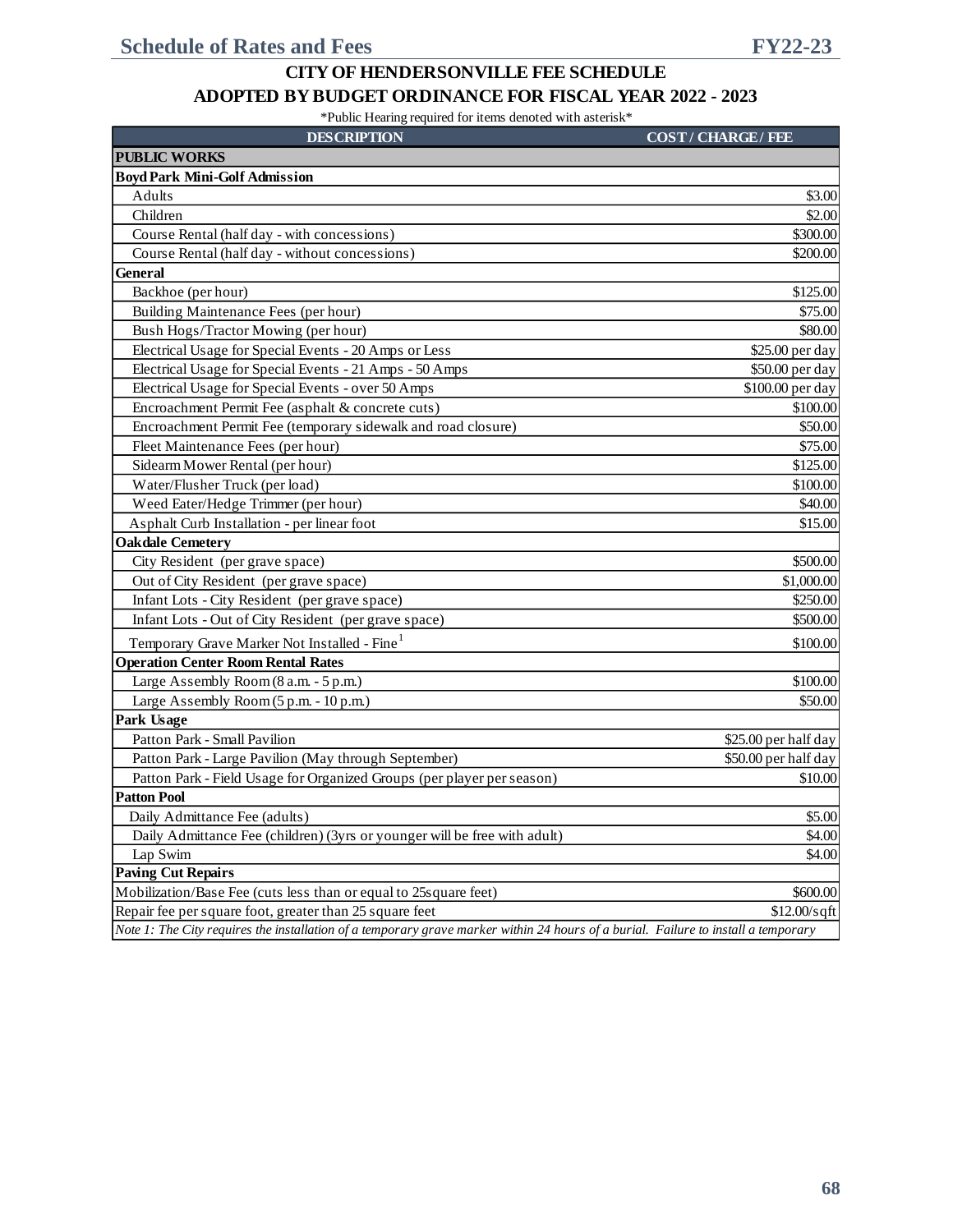| <b>DESCRIPTION</b>                                                               | <b>COST/CHARGE/FEE</b>                                  |
|----------------------------------------------------------------------------------|---------------------------------------------------------|
| <b>ENVIRONMENTAL SERVICES</b>                                                    |                                                         |
| <b>General</b>                                                                   |                                                         |
| Sanitation Service Deposit                                                       | \$60.00                                                 |
| Utility Bill Late Fee                                                            | \$10.00 or 5% of past due balance, whichever is greater |
| Small Special Load (collected with pickup truck and city staff)                  | \$50.00                                                 |
| Large Special Loads (tipping fee added to special fee)                           | \$150.00                                                |
| Stolen/Damaged Cart Replacement Fee                                              | \$100.00                                                |
| Televisions/computer monitors - per item                                         | \$30.00                                                 |
| White Goods (washers, dryers, refrigerators, hot water heaters, etc.) - per item | \$25.00                                                 |
| Special Event - Cart Delivery, Pickup, and Material Disposal - per cart fee      | \$20.00                                                 |
| <b>Violations</b>                                                                |                                                         |
| Illegal Dumping Fee - Offense 1                                                  | Warning                                                 |
| Illegal Dumping Fee - Offense 2                                                  | \$50.00                                                 |
| Illegal Dumping Fee - Offense 3                                                  | \$100.00                                                |
| Illegal Dumping Fee - Offense $4 (+)$                                            | \$150.00                                                |
| <b>Commercial Waste and Recycling</b>                                            |                                                         |
| Commercial Recycling (up to four 65gal. bins, collected once/week)               | \$14.00 per bin                                         |
| Commercial Recycling (up to four 65gal. bins, collected twice/week)              | \$28.00 per bin                                         |
| Commercial Waste (per 96gal. bin)                                                | \$28.00 per bin                                         |
| Commercial Waste and Recycling (96gal. bin)                                      | \$28.00 per set of bins                                 |
| <b>Residential Waste and Recycling</b>                                           |                                                         |
| Residential Waste - 32gal.                                                       | \$20.00 per bin                                         |
| Residential Waste, Assisted - 32gal.                                             | \$20.00 per bin                                         |
| Residential Waste and Recycling - 32gal.                                         | \$20.00 per set of bins                                 |
| Residential Waste and Recycling, Assisted - 32gal.                               | \$20.00 per set of bins                                 |
| Residential Waste - 96gal.                                                       | \$22.00 per bin                                         |
| Residential Waste, Assisted - 96gal.                                             | \$22.00 per bin                                         |
| Residential Waste and Recycling - 96gal.                                         | \$22.00 per set of bins                                 |
| Residential Waste and Recycling, Assisted - 96gal.                               | \$22.00 per set of bins                                 |
| Note: 1 set of bins includes 1 waste and 1 recycling container.                  |                                                         |
|                                                                                  |                                                         |
| <b>STORMWATER</b>                                                                |                                                         |

| Single-Family Residential Stormwater Fee                                                | \$5.00 per month           |
|-----------------------------------------------------------------------------------------|----------------------------|
| Multi-Unit Residential Stormwater Fee                                                   | \$5.00 per unit, per month |
| Non-Residential Property Stormwater Fee, per ERU <sup>1</sup>                           | \$5.00 per month           |
| Non-Residential Property Stormwater Fee Cap <sup>2</sup>                                | \$250.00 per month         |
| OR                                                                                      |                            |
| Non-Residential Property Stormwater 50% Credit $(i f < $250.00)^2$                      | 50% Credit                 |
| Stormwater Service Charge Credit Application Fee                                        | \$50.00                    |
| Post-Construction Stormwater Management Review Fee                                      | \$500.00                   |
| <i>Note 1: 1 Equivalent Residential Unit (ERU)</i> = $3,000$ sqft.                      |                            |
| Note 2: Non-Residential properties are eligible for either a cap or a credit, not both. |                            |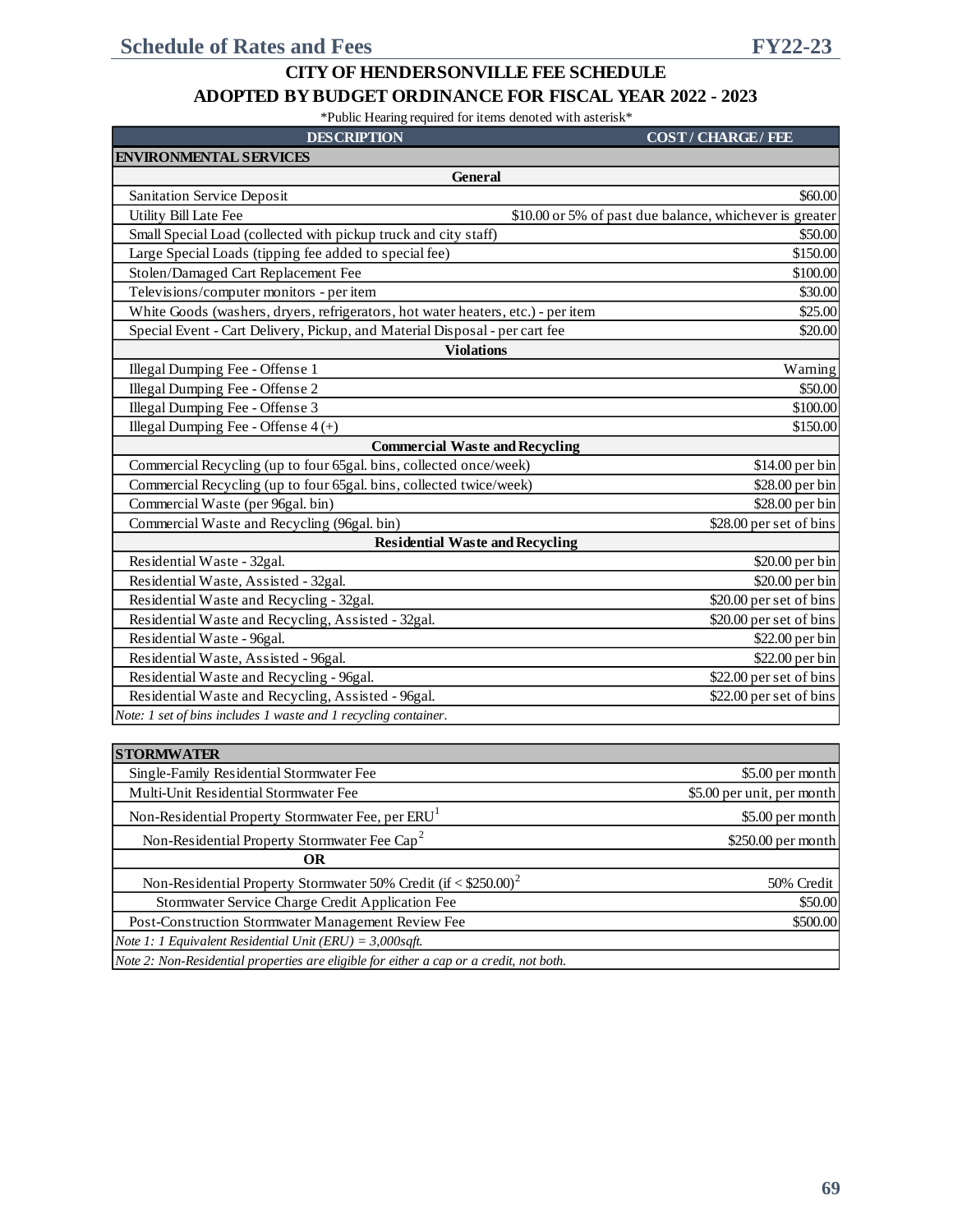| <b>DESCRIPTION</b>                                                      | <b>COST/CHARGE/FEE</b>                                  |
|-------------------------------------------------------------------------|---------------------------------------------------------|
| <b>WATER AND SEWER</b>                                                  |                                                         |
| Water                                                                   |                                                         |
| <b>General</b>                                                          |                                                         |
| Residential Water & Sewer Deposit                                       |                                                         |
| Tier 1                                                                  | \$0.00                                                  |
| Tier 2                                                                  | \$80.00                                                 |
| Tier 3                                                                  | \$120.00                                                |
| Customer unable to perform utility credit check - Residential           | \$240.00                                                |
| Residential - Rental Water & Sewer Deposit                              |                                                         |
| Tier 1                                                                  | \$60.00                                                 |
| Tier 2                                                                  | \$80.00                                                 |
| Tier 3                                                                  | \$120.00                                                |
| Customer unable to perform utility credit check - Residential Rental    | \$240.00                                                |
| Commercial Water & Sewer Deposit                                        |                                                         |
| Tier 1                                                                  | \$125.00                                                |
| Tier 2                                                                  | \$175.00                                                |
| Tier <sub>3</sub>                                                       | \$250.00                                                |
| Customer unable to perform utility credit check - Commercial/Industrial | \$500.00                                                |
| Utility Bill Late Fee                                                   | \$10.00 or 5% of past due balance, whichever is greater |
| <b>Inside City Limits</b>                                               |                                                         |
| <b>Base Charge by Meter Size</b>                                        |                                                         |
| 3/4"                                                                    | \$8.32                                                  |
| 1"                                                                      | \$9.71                                                  |
| $1^{1/2}$ "                                                             | \$13.15                                                 |
| 2"                                                                      | \$17.56                                                 |
| 3"                                                                      | \$27.87                                                 |
| 4"                                                                      | \$42.60                                                 |
| 6"                                                                      | \$79.40                                                 |
| 8"                                                                      | \$123.56                                                |
| <b>Volumetric Charges</b>                                               |                                                         |
| <b>Residential</b>                                                      |                                                         |
| 0 to 6,000 gallons                                                      | \$4.48 per 1000 gallons                                 |
| 6,000 to 14,000 gallons                                                 | \$4.93 per 1000 gallons                                 |
| 14,000 gallons and greater                                              | \$5.60 per 1000 gallons                                 |
| <b>Commercial/Industrial</b>                                            |                                                         |
| 0 to 40,000 gallons                                                     | \$4.48 per 1000 gallons                                 |
| 40,000 to 200,000 gallons                                               | \$4.28 per 1000 gallons                                 |
| 200,000 gallons and greater                                             | \$3.80 per 1000 gallons                                 |
| <b>Irrigation</b>                                                       |                                                         |
| 0 to 40,000 gallons                                                     | \$5.60 per 1000 gallons                                 |
| 40,000 gallons and greater                                              | \$6.10 per 1000 gallons                                 |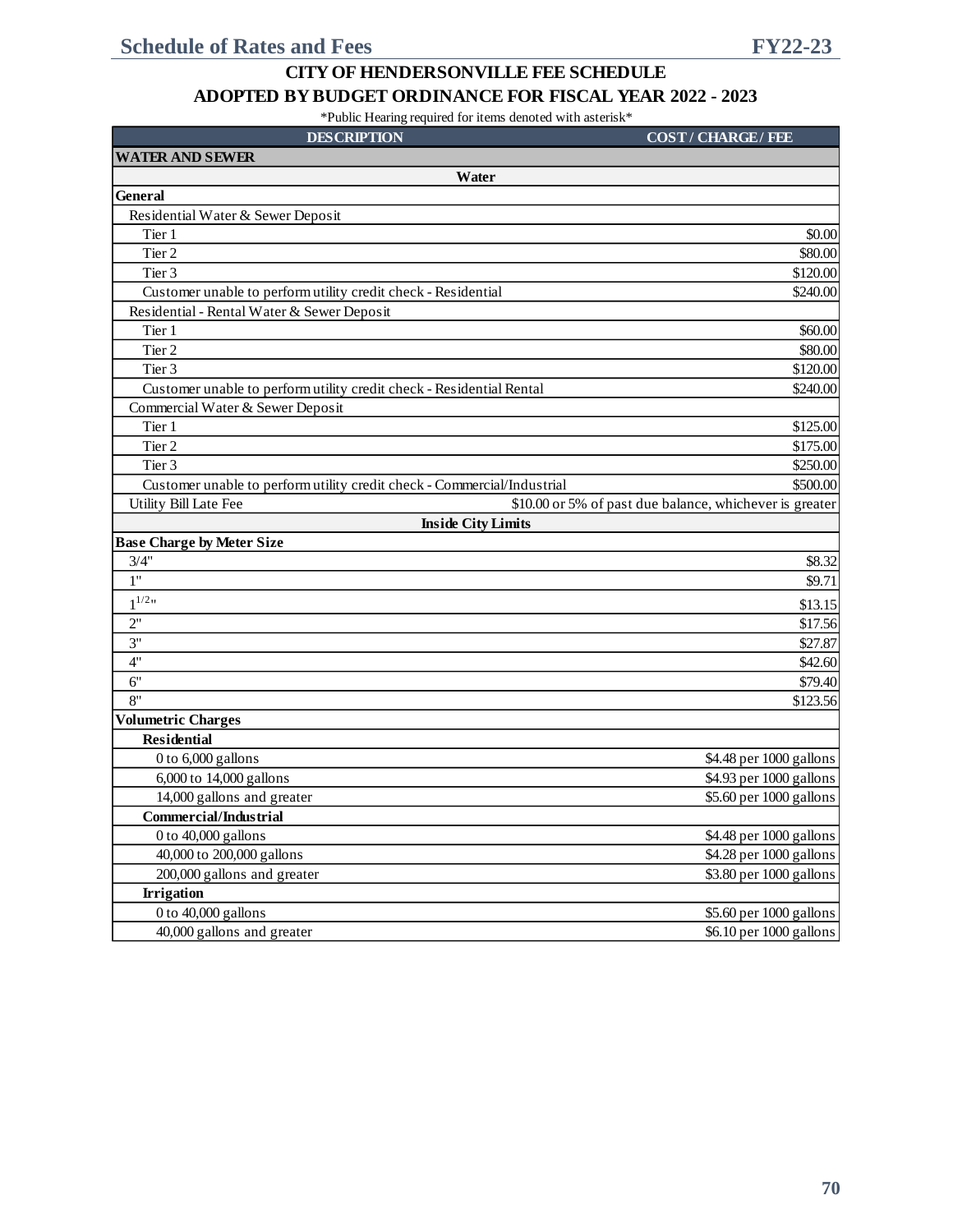#### **ADOPTED BY BUDGET ORDINANCE FOR FISCAL YEAR 2022 - 2023**

| <b>DESCRIPTION</b>               | <b>COST/CHARGE/FEE</b>  |
|----------------------------------|-------------------------|
| <b>Outside City Limits</b>       |                         |
| <b>Base Charge by Meter Size</b> |                         |
| 3/4"                             | \$11.23                 |
| $\overline{1^n}$                 | \$13.11                 |
| $1^{1/2}$                        | \$17.75                 |
| 2"                               | \$23.70                 |
| 3"                               | \$37.63                 |
| 4"                               | \$57.51                 |
| 6"                               | \$107.19                |
| 8"                               | \$166.81                |
| <b>Volumetric Charges</b>        |                         |
| <b>Residential</b>               |                         |
| 0 to 6,000 gallons               | \$6.05 per 1000 gallons |
| 6,000 to 14,000 gallons          | \$6.65 per 1000 gallons |
| 14,000 gallons and greater       | \$7.56 per 1000 gallons |
| <b>Commercial/Industrial</b>     |                         |
| 0 to 40,000 gallons              | \$6.05 per 1000 gallons |
| 40,000 to 200,000 gallons        | \$5.78 per 1000 gallons |
| 200,000 gallons and greater      | \$5.13 per 1000 gallons |
| <b>Irrigation</b>                |                         |
| 0 to 40,000 gallons              | \$7.56 per 1000 gallons |
| 40,000 gallons and greater       | \$8.06 per 1000 gallons |
| Wholesale                        |                         |
| <b>Base Charge by Meter Size</b> |                         |
| 3/4"                             | \$11.23                 |
| 1"                               | \$13.11                 |
| $1^{1/2}$ "                      | \$17.75                 |
| 2"                               | \$23.70                 |
| 3"                               | \$37.63                 |
| 4"                               | \$57.51                 |
| 6"                               | \$107.19                |
| 8"                               | \$166.81                |
| <b>Volumetric Charges</b>        |                         |
| Municipal/Wholesale              |                         |
| All Usage                        | \$4.48 per 1000 gallons |
| <b>Bulk Water</b>                |                         |
| All Usage                        | \$7.56 per 1000 gallons |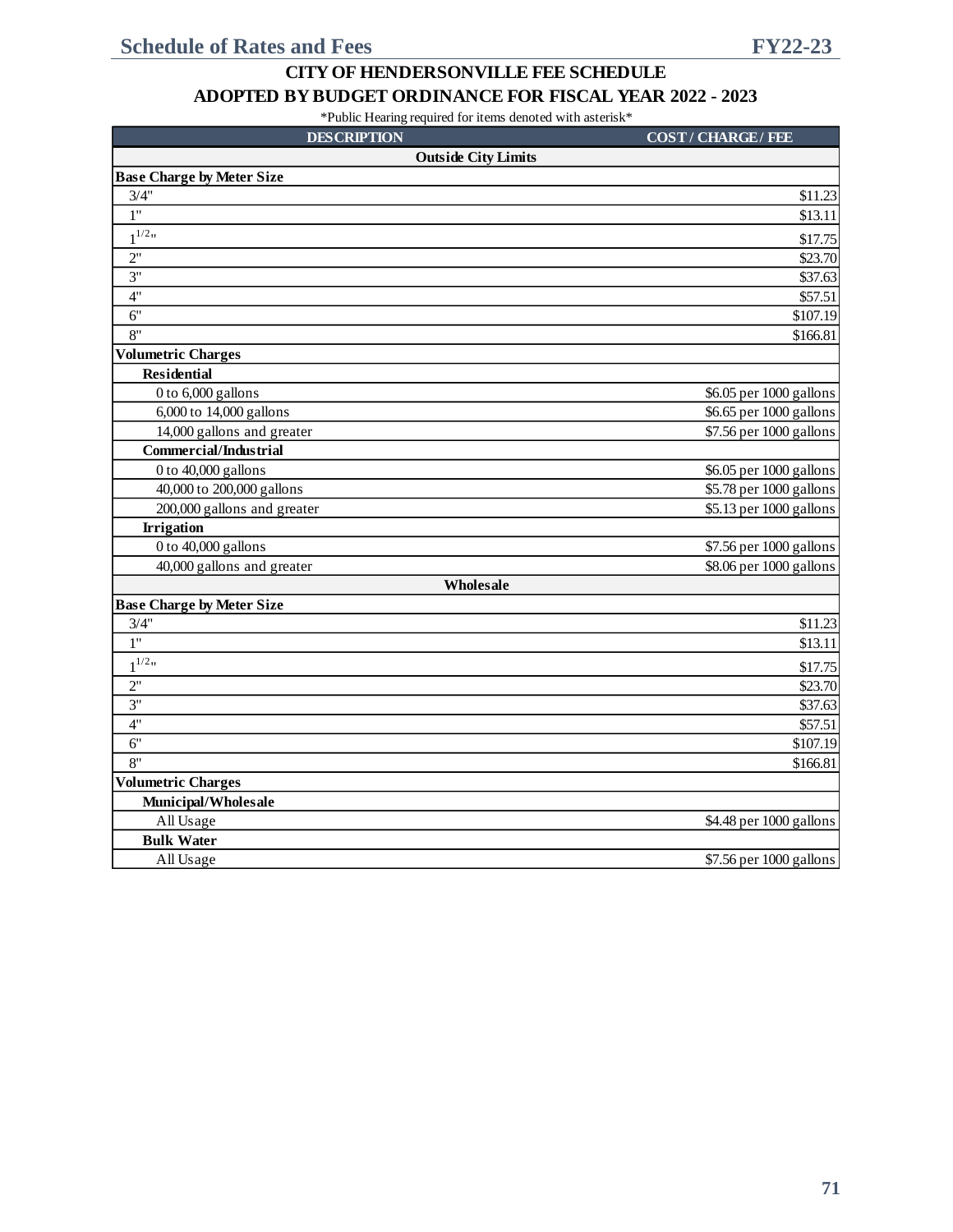#### **ADOPTED BY BUDGET ORDINANCE FOR FISCAL YEAR 2022 - 2023**

| <b>DESCRIPTION</b>                                                          | <b>COST/CHARGE/FEE</b>  |
|-----------------------------------------------------------------------------|-------------------------|
| <b>Other Customers</b>                                                      |                         |
| <b>Public Schools</b>                                                       |                         |
| Base Charge per Account                                                     | \$8.32                  |
| All Usage                                                                   | \$4.48 per 1000 gallons |
| <b>Taps &amp; Connections</b>                                               |                         |
| Water Main Tap and Service, 3/4" Meter                                      | \$1,000.00              |
| Water Main Tap and Service, 1" Meter                                        | \$1,400.00              |
| Water Main Tap and Service > 1" Meter                                       | Cost plus 10%           |
| Water Service - Stub Out, 3/4" (install meter box and meter)                | \$600.00                |
| Water Service - Stub Out, 1" (install meter box and meter)                  | \$650.00                |
| Water Service - Stub Out, >1" (install meter box/multi-box/vault and meter) | Cost plus 10%           |
| Water Service - Drop Meter, 3/4" (install meter only)                       | \$300.00                |
| Water Service - Drop Meter, 1" (install meter only)                         | \$350.00                |
| Water Service - Drop Meter, >1" (install meter and MXU only)                |                         |
| 1.5" Meter and Set-up                                                       | \$1,850.00              |
| 2" Meter and Set-up                                                         | \$2,125.00              |
| 4" Meter and Set-up                                                         | \$4,350.00              |
| 6" Meter and Set-up                                                         | \$7,275.00              |
| 8" Meter and Set-up                                                         | \$11,575.00             |
| Irrigation Tee, 3/4" (install meter box and meter)                          | \$600.00                |
| Irrigation Tee, 1" (install meter box and meter)                            | \$650.00                |
| <b>Meters</b>                                                               |                         |
| Turn On/Off/Set Meter During Business Hours                                 | \$40.00                 |
| Turn On/Off/Set Meter After Business Hours                                  | \$100.00                |
| Meter Replacement Charge                                                    | Cost plus 10%           |
| Test Meter, at customer's request (<1-in.); if meter faulty - No Charge     | \$45.00                 |
| Test Meter, at customer's request (>1-in.); if meter faulty - No Charge     | Cost plus 10%           |
| <b>Engineering Review Fees</b>                                              |                         |
| <b>Base Fee</b>                                                             | \$400.00                |
| Cost per sheet                                                              | \$15.00 per sheet       |
| Re-submittal fee (second re-submittal)                                      | \$200.00                |
| Re-submittal fee (fourth re-submittal)                                      | \$200.00                |
| Re-submittal fee (sixth re-submittal)                                       | \$200.00                |
| Line Extensions                                                             | \$400.00                |
| Failure to Install Backflow Assembly, 1st Notice                            | \$400.00                |
| Failure to Install Backflow Assembly, 2nd Notice                            | \$500.00                |
| Failure to Test Backflow Assembly Annually                                  | \$100.00                |
| Failure to Replace/Repair Backflow Assembly                                 | \$500.00                |
| Falsifying Records Regarding the Testing of Backflow Assemblies             | \$500.00                |
| Water Line Inspections (\$100 min)                                          | \$3.00 per linear foot  |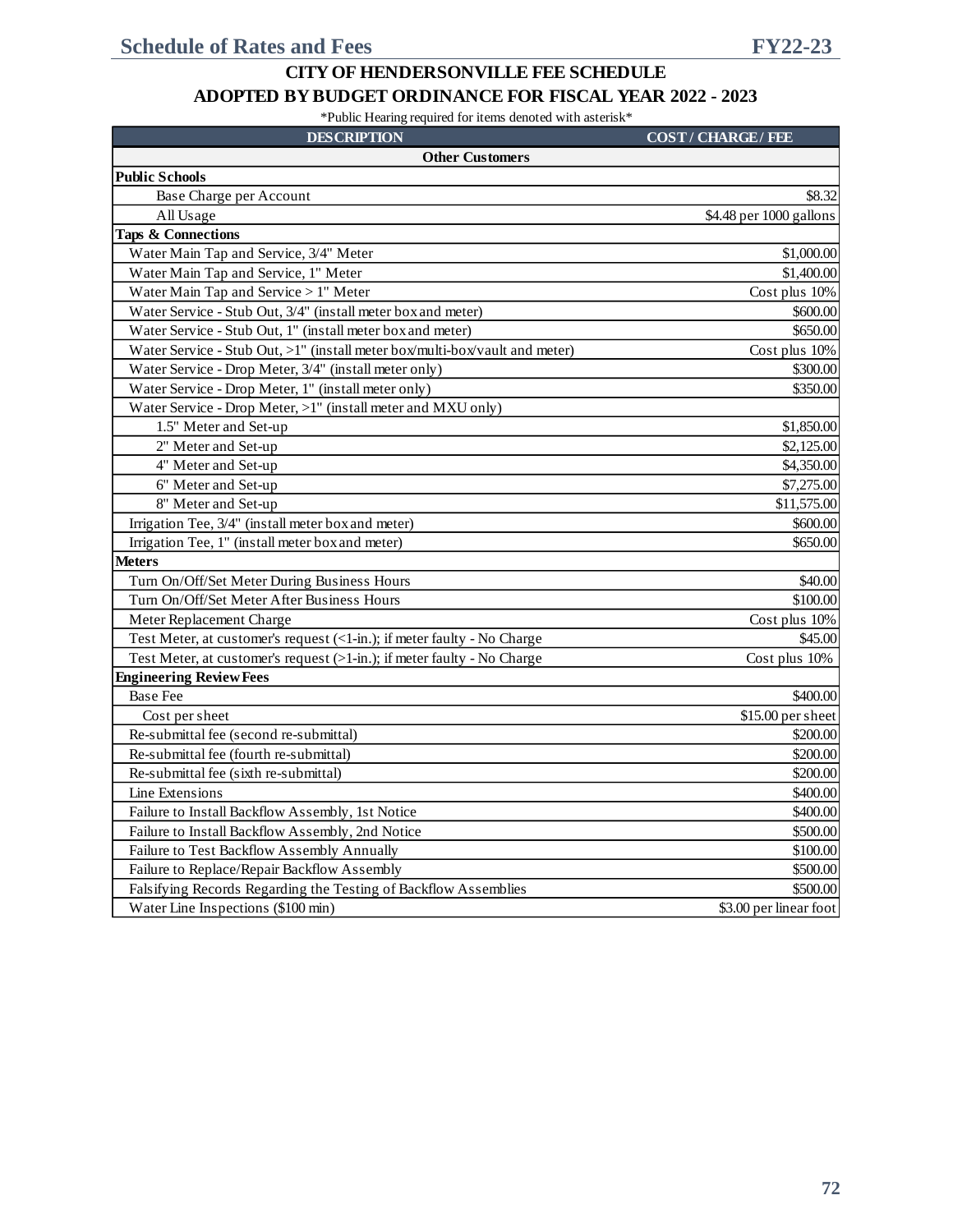#### **ADOPTED BY BUDGET ORDINANCE FOR FISCAL YEAR 2022 - 2023**

| <b>DESCRIPTION</b>                                                             | <b>COST/CHARGE/FEE</b>          |
|--------------------------------------------------------------------------------|---------------------------------|
| <b>Miscellaneous Fees</b>                                                      |                                 |
| Assist with Fire Hydrant Flow/Pressure Testing Conducted by Others             | \$50.00                         |
| Chemical Analysis of Water                                                     | Cost plus 10%                   |
| Drill for Main Tap, Cost/Inch of Diameter                                      | \$150.00                        |
| Fire Hydrant Installation                                                      | Cost plus 10%                   |
| Assist with Hydrant Flow/Pressure Testing Conducted by Others                  | \$50.00                         |
| Small Meter Box Access Program Permit Fee (good for 5-years, requires renewa   | \$50.00                         |
| Small Meter Box Access Key, each                                               | Cost plus 10%                   |
| Illegal Use of Fire Hydrant                                                    | $$500.00 + Damages$             |
| Premise Visit                                                                  | \$40.00                         |
| Reconnection of Service at Main                                                | Cost plus 10%                   |
| Replace Removed Meter due to additional usage after non-payment cut-off:       |                                 |
| During Business Hours                                                          | \$75.00                         |
| <b>After Business Hours</b>                                                    | \$100.00                        |
| Water Conservation Incentives Program Rebate Schedule                          |                                 |
| Clothes Washer (\$75 min; \$150 max) - Limit one per account                   | 15% of purchase price           |
| High-Efficiency Toilet (\$25 min; \$100 max) - Limit 2 per residential account | 15% of purchase price           |
| Customer-Side Shut-Off Valve - Limit one per account                           | up to \$300.00                  |
| Weather-Based Irrigation System Controller - Limit one per account             | 50% of purchase price or \$200, |
|                                                                                | whichever is less               |
| Note: Limited number of rebates offered annually                               |                                 |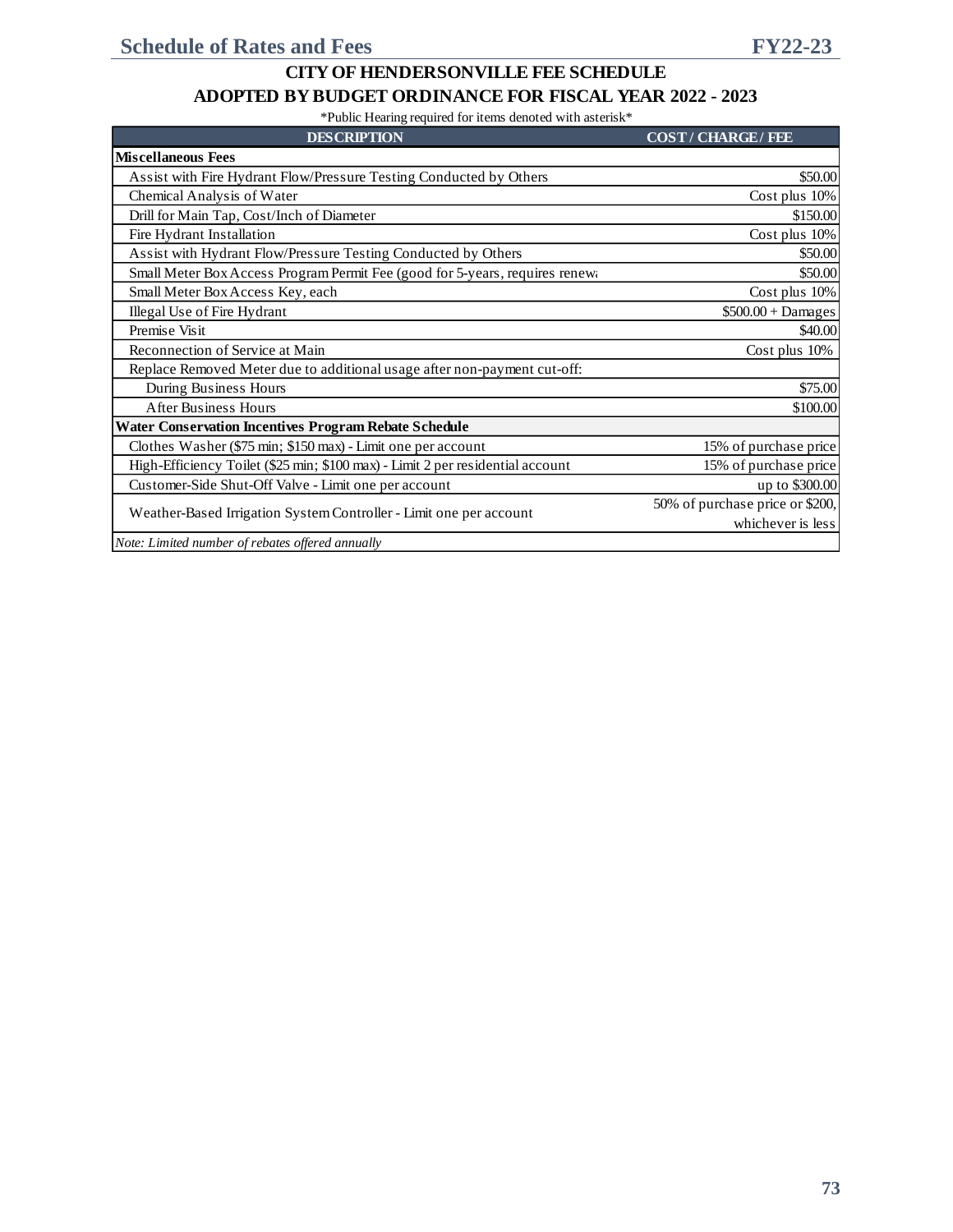#### **ADOPTED BY BUDGET ORDINANCE FOR FISCAL YEAR 2022 - 2023**

| <b>DESCRIPTION</b>                                                      | <b>COST/CHARGE/FEE</b>                                  |
|-------------------------------------------------------------------------|---------------------------------------------------------|
| <b>Sewer</b>                                                            |                                                         |
| <b>General</b>                                                          |                                                         |
| Residential Water & Sewer Deposit                                       |                                                         |
| Tier 1                                                                  | \$0.00                                                  |
| Tier 2                                                                  | \$80.00                                                 |
| Tier 3                                                                  | \$120.00                                                |
| Customer unable to perform utility credit check - Residential           | \$240.00                                                |
| Residential - Rental Water & Sewer Deposit                              |                                                         |
| Tier 1                                                                  | \$60.00                                                 |
| Tier 2                                                                  | \$80.00                                                 |
| Tier 3                                                                  | \$120.00                                                |
| Customer unable to perform utility credit check - Residential Rental    | \$240.00                                                |
| Commercial Water & Sewer Deposit                                        |                                                         |
| Tier 1                                                                  | \$125.00                                                |
| Tier 2                                                                  | \$175.00                                                |
| Tier 3                                                                  | \$250.00                                                |
| Customer unable to perform utility credit check - Commercial/Industrial | \$500.00                                                |
| Utility Bill Late Fee                                                   | \$10.00 or 5% of past due balance, whichever is greater |
| <b>Inside City Limits</b>                                               |                                                         |
| <b>Base Charge by Meter Size</b>                                        |                                                         |
| 3/4"                                                                    | \$8.92                                                  |
| $\overline{1}$ "                                                        | \$11.25                                                 |
| $1^{1/2}$                                                               | \$17.04                                                 |
| 2"                                                                      | \$24.03                                                 |
| 3"                                                                      | \$40.44                                                 |
| 4"                                                                      | \$63.89                                                 |
| 6"                                                                      | \$122.45                                                |
| 8"                                                                      | \$192.74                                                |
| <b>Volumetric Charges</b>                                               |                                                         |
| All Usage                                                               | \$6.33 per 1000 gallons                                 |
| Sewer Only-Flat Rate                                                    | \$32.98 per month                                       |
| <b>Outside City Limits</b>                                              |                                                         |
| <b>Base Charge by Meter Size</b>                                        |                                                         |
| 3/4"                                                                    | \$13.38                                                 |
| 1"                                                                      | \$16.88                                                 |
| $1^{1/2}$                                                               | \$25.57                                                 |
| 2"                                                                      | \$36.04                                                 |
| 3"                                                                      | \$60.66                                                 |
| 4"                                                                      | \$95.83                                                 |
| 6"                                                                      | \$183.67                                                |
| 8"                                                                      | \$289.12                                                |
| <b>Volumetric Charges</b>                                               |                                                         |
| All Usage                                                               | \$9.50 per 1000 gallons                                 |
| Sewer Only-Flat Rate                                                    | \$49.80 per month                                       |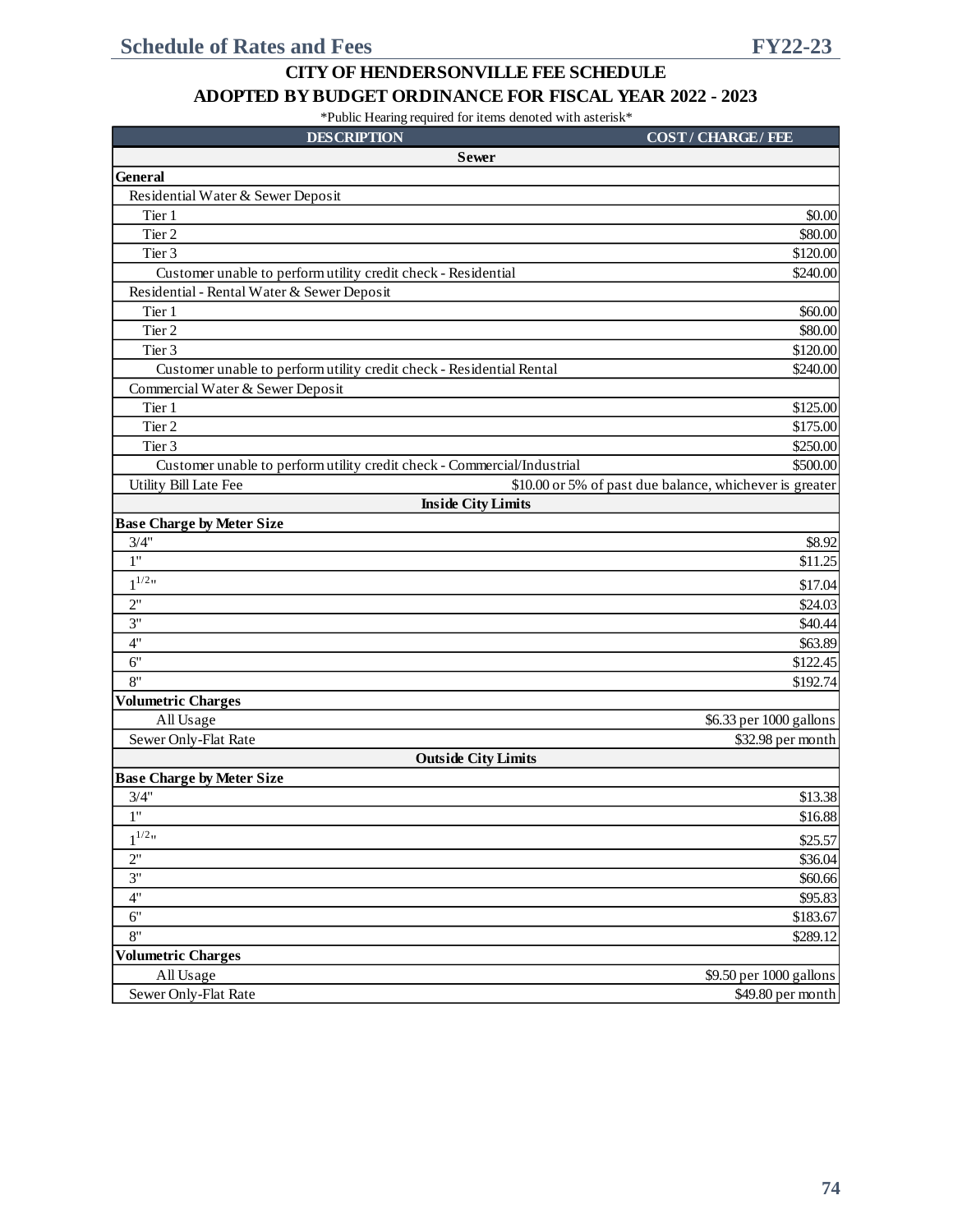#### **ADOPTED BY BUDGET ORDINANCE FOR FISCAL YEAR 2022 - 2023**

| <b>DESCRIPTION</b>                                                                  | <b>COST/CHARGE/FEE</b>  |
|-------------------------------------------------------------------------------------|-------------------------|
| Wholesale                                                                           |                         |
| <b>Base Charge by Meter Size</b>                                                    |                         |
| 3/4"                                                                                | \$13.38                 |
| 1"                                                                                  | \$16.88                 |
| $1^{1/2}$ "                                                                         | \$25.57                 |
| 2"                                                                                  | \$36.04                 |
| 3"                                                                                  | \$60.66                 |
| 4"                                                                                  | \$95.83                 |
| 6"                                                                                  | \$183.67                |
| 8"                                                                                  | \$289.12                |
| <b>Volumetric Charges</b>                                                           |                         |
| All Usage                                                                           | \$9.50 per 1000 gallons |
| <b>Other Customers</b>                                                              |                         |
| <b>Public Schools</b>                                                               |                         |
| Base Charge per Account                                                             | \$8.92                  |
| All Usage                                                                           | \$6.33 per 1000 gallons |
| Municipal                                                                           |                         |
| Base Charge per Account                                                             | \$8.92                  |
| All Usage                                                                           | \$9.50 per 1000 gallons |
| <b>Internal Sewer</b>                                                               |                         |
| Base Charge per Account                                                             | See Wholesale Charges   |
| All Usage                                                                           | \$9.50 per 1000 gallons |
| <b>Henderson County Sewer</b>                                                       |                         |
| Base Charge per Account                                                             | See Wholesale Charges   |
| All Usage                                                                           | \$9.50 per 1000 gallons |
| Note: City sewer rates are not applicable to the Cane Creek Sanitary Sewer District |                         |
| <b>Taps and Connections</b>                                                         |                         |
| 4" Gravity Sewer Service Installation                                               | \$1,600.00              |
| 6" Gravity Sewer Service Installation                                               | \$2,000.00              |
| 8" Gravity Sewer Service Installation                                               | \$2,400.00              |
| <b>Surcharges</b>                                                                   |                         |
| Biochemical Oxygen Demand (BOD), per lb. in excess of 250-mg/l                      | \$0.28                  |
| Total Suspended Residue (TSR), per lb. in excess of 250-mg/l                        | \$0.17                  |
| Ammonia nitrogen, per lb. in excess of 30-mg/l                                      | \$1.65                  |
| <b>Engineering Review Fees</b>                                                      |                         |
| <b>Base Fee</b>                                                                     | \$400.00                |
| Cost per sheet                                                                      | \$15.00 per sheet       |
| Re-submittal fee (second re-submittal)                                              | \$200.00                |
| Re-submittal fee (fourth re-submittal)                                              | \$200.00                |
| Re-submittal fee (sixth re-submittal)                                               | \$200.00                |
| Line Extensions                                                                     | \$300.00                |
| Sewer Line Inspections (\$100 min)                                                  | \$5.00 per linear foot  |
| <b>Miscellaneous Fees</b>                                                           |                         |
| Concrete Core Drill (manhole), Cost/Inch of Diameter                                | \$200.00                |
| Drill for Main Extension or Fire Line Connection, Cost/Inch of Diameter             | \$150.00                |
| Food Services Sewer Connection Application Fee                                      | \$75.00                 |
| Non-discharge Permit Fee                                                            | \$300.00                |
| Pretreatment Program                                                                | Cost of Program per SIU |
| Septic Tank Waste Disposal, per 1000-gallons                                        | \$60.00                 |
| Septic Tank Waste Disposal Permit                                                   | \$75.00                 |